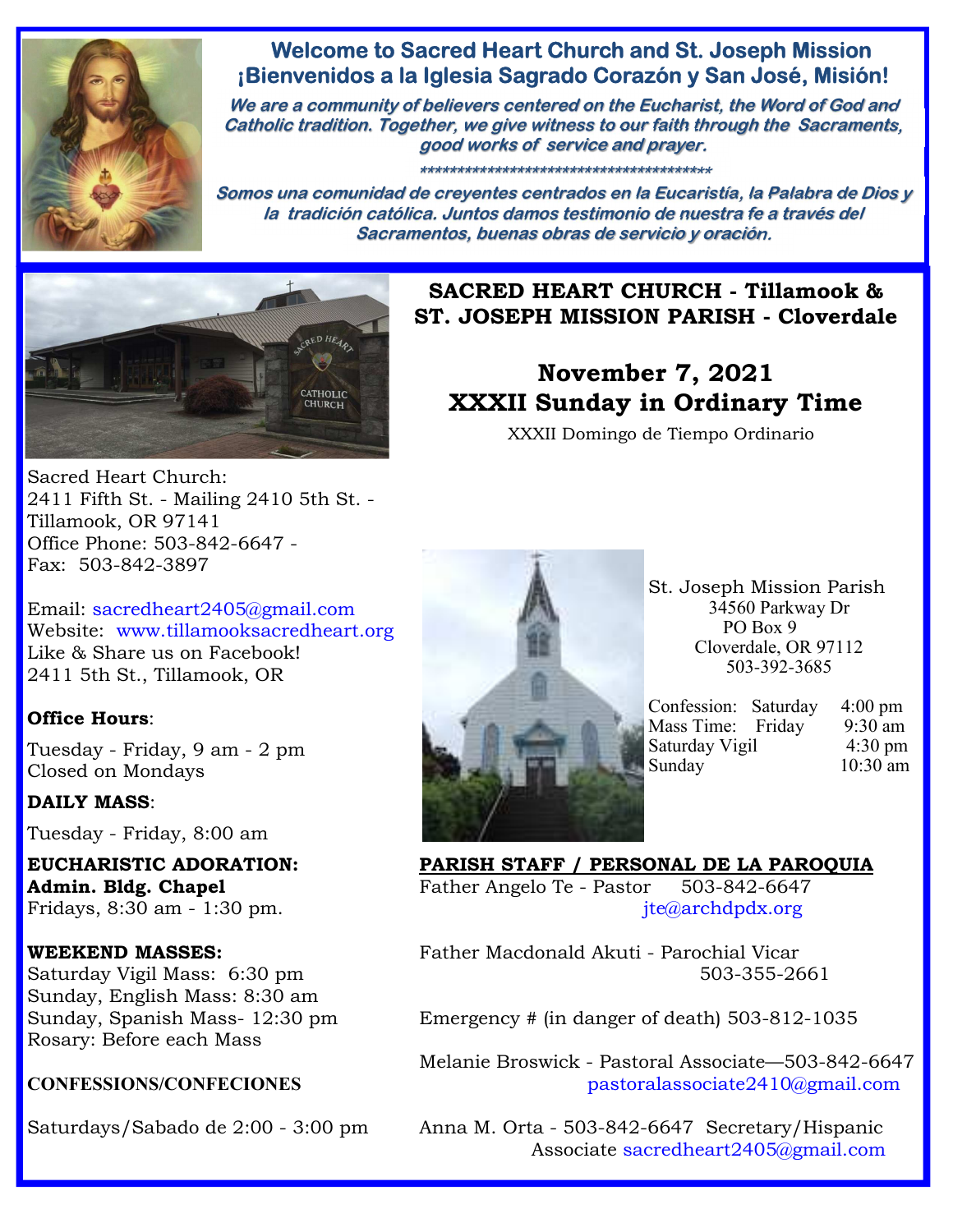## **Message from Father Akuti**

Today's readings invite us to surrender our lives to God with a humble and generous heart by serving others lovingly and sacrificially.

Giving can be global as well as local. In our technological age, we have more detailed information than any previous generation about the hungry and deprived plight of people in many other countries, and indeed of the major miseries endured in inner-city areas of high unemployment much closer to home. Sometimes we feel almost crushed into apathy by the sheer magnitude of the problems; at other times we may grow indignant at the political and economic structures that seem to perpetuate this state of affairs. Aware and intelligent generosity should prompt us to outspoken concern for justice, as well as some personal contribution to charities like famine relief, development funds and so on. At the same time, we ought not neglect the smaller, perhaps less urgent, needs at our own door-step. The personal touch is part of the giving, and giving our time can often be more precious than anything else. And remember all works of kindness and mercy, in whatever circumstances: "It is twice blessed: it blesses him/her that gives and him /her that takes."

1: We need to appreciate the widows of our parish: Even in seemingly prosperous societies, widows (and widowers), in addition to their deep grief, often suffer from economic loss, from the burden of rearing a family alone, and from a strange isolation from friends. Their loneliness draws them closer to God and to stewardship in the parish.

2. We need to accept Christ's criteria of judging people: We often judge people by what they possess. We give weight to their position in society, to their educational qualifications, or to their celebrity status. But Jesus measures us in a totally different way – on the basis of our inner motives and the intentions hidden behind our actions. Let us, like the poor widow, find the courage to share the wealth and talents we hold. May God bless all our generous sacrifices...Amen.







¡El Sorteo 50-50 está de vuelta! Las Hijas Católicas están invitando a los feligreses del Sagrado Corazón a "arriesgarse" por unos "Pavos". Las tarjetas se venden por \$ 20 cada una antes y después de cada misa en el vestíbulo de la iglesia los fines de semana del 6 al 7 de noviembre y del 13 al 14 de noviembre. El ganador del premio será elegido poco después y recibirá la mitad del dinero obtenido y la otra mitad se destinará a la beca de \$ 1000 que la CDA ofrece a una niña católica de último año que se gradúa esta próxima primavera.

RICA (Rito de Iniciación Cristiana para Adultos). Estas clases comenzarán pronto, así que continúe viendo el boletín para obtener más información o llame a Melanie a la oficina parroquial del Sagrado Corazón, # 842-6647.

ADVIENTO: Solo quedan un par de semanas para llamar a la oficina para informarnos si desea una corona de Adviento y actividades para que los niños se lleven a casa y las armen. Llame a Melanie al 503-842- 6647

MINISTERIO DE MANTO DE ORACIÓN / BATA DE REGAZO: Si está haciendo un chal de oración o una bata de regazo para los feligreses que están enfermos en casa o en un hogar de ancianos, puede dejarlos en la oficina parroquial para su distribución.

## **Mensaje del Padre Akuti**

Las lecturas de hoy nos invitan a entregar nuestra vida a Dios con un corazón humilde y generoso sirviendo a los demás con amor y sacrificio.

Dar puede ser tanto global como local. En nuestra era tecnológica, tenemos información más detallada que cualquier generación anterior sobre la difícil situación hambrienta y desfavorecida de las personas en muchos otros países y, de hecho, sobre las principales miserias sufridas en las zonas urbanas deprimidas de alto desempleo mucho más cercanas a casa. A veces nos sentimos casi aplastados por la apatía por la pura magnitud de los problemas; otras veces podemos indignarnos por las estructuras políticas y económicas que parecen perpetuar este estado de cosas. La generosidad consciente e inteligente debería impulsarnos a preocuparnos abiertamente por la justicia, así como a realizar alguna contribución personal a organizaciones benéficas como el alivio del hambre, los fondos para el desarrollo, etc. Al mismo tiempo, no debemos descuidar las necesidades más pequeñas, quizás menos urgentes, en nuestro propio umbral. El toque personal es parte de dar, y dar nuestro tiempo a menudo puede ser más valioso que cualquier otra cosa. Y recuerde todas las obras de bondad y misericordia, en cualquier circunstancia: "Es doblemente bendecido: bendice al que da y al que toma".

1: Necesitamos apreciar a las viudas de nuestra parroquia: Incluso en sociedades aparentemente prósperas, las viudas (y viudos), además de su profundo dolor, a menudo sufren pérdidas económicas, la carga de criar una familia sola y de un extraño aislamiento de amigos. Su soledad los acerca a Dios y a la corresponsabilidad en la parroquia.

2. Necesitamos aceptar el criterio de Cristo para juzgar a las personas: A menudo juzgamos a las personas por lo que poseen. Damos peso a su posición en la sociedad, a sus calificaciones educativas o a su estatus de celebridad. Pero Jesús nos mide de una manera totalmente diferente, sobre la base de nuestros motivos internos y las intenciones ocultas detrás de nuestras acciones. Como la pobre viuda, encontremos el valor para compartir la riqueza y los talentos que poseemos. Que Dios bendiga todos nuestros generosos sacrificios ... Amén.

### **ST. JOSEPH'S—CLOVERDALE**

The date has been set for the Feast of St. Joseph Centennial Celebration. It is Saturday, March 19th at 10:30 am.

We need volunteers for the planning committee. The Altar Society is currently very busy planning the Christmas bazaar so we are hoping to get others in our parish involved in this event.

A reception will be planned following the Centennial Mass. Please think about volunteering your help. If you want to volunteer please let Sue Miller (millersglassworks@gmail.com) or Patty Albright (Patrich1@charter.net) know.

La fecha se ha fijado para la Celebración del Centenario de la Fiesta de San José. Es sábado 19 de marzo a las 10:30 am.

Necesitamos voluntarios para el comité de planificación. La Sociedad del Altar está actualmente muy ocupada planeando el bazar de Navidad, por lo que esperamos que otros en nuestra parroquia se involucren en este evento.

Se planificará una recepción después de la Misa del Centenario. Por favor, piense en ofrecer su ayuda como voluntario. Si desea ser voluntario, hágale saber a Sue Miller (millersglassworks@gmail.com) o Patty Albright (Patrich1@charter.net).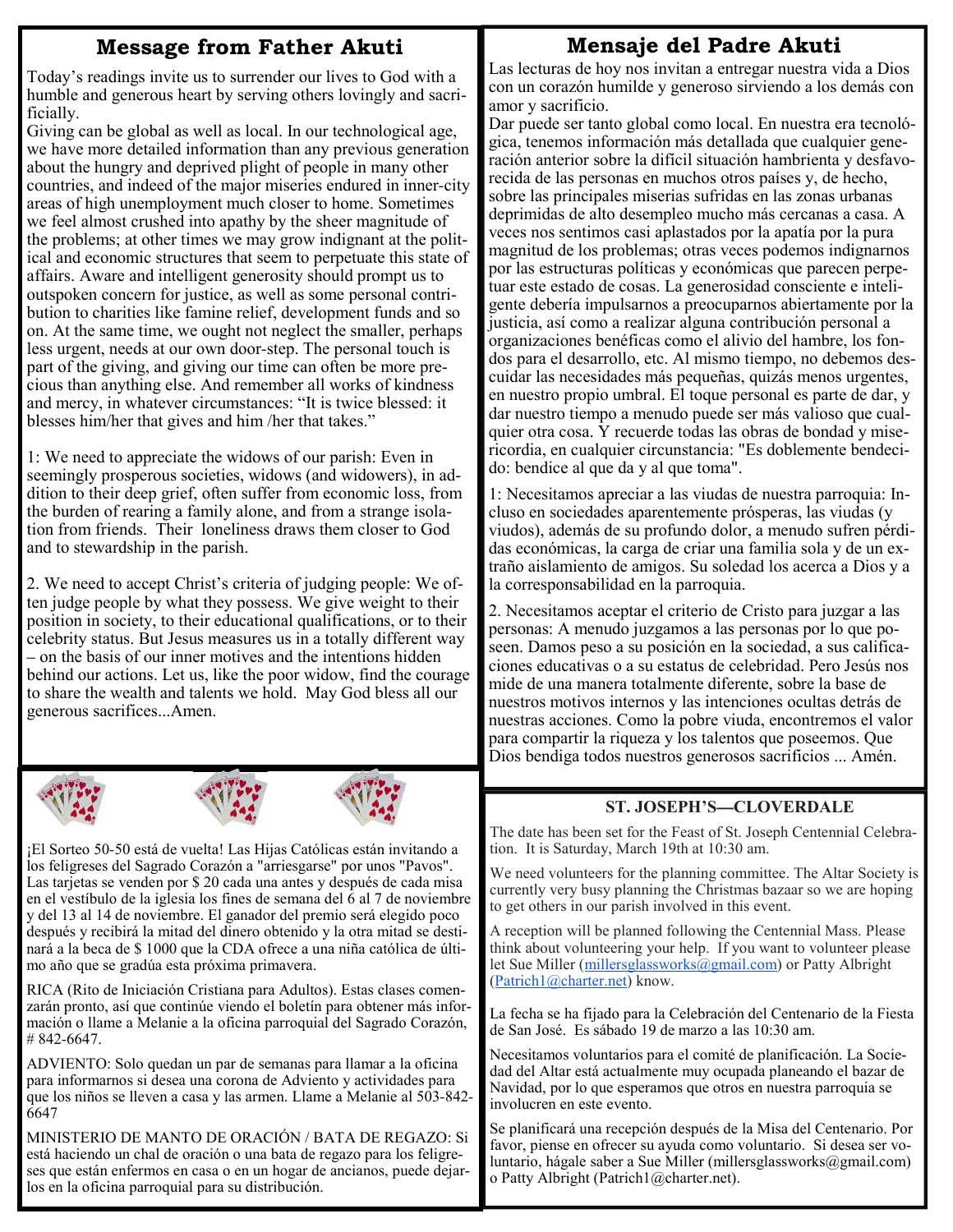| <b>Activities/</b><br><b>Actividades</b>    |                                 | Time/<br>Hora                                                                                                      | <b>MASS</b><br>INTENTION                                                                                 | Saturday:<br>Lector:                                                                                                                                                                                                                                             | <b>November 13, 2021</b>                                                                                                    | 6:30 pm<br>Joan Yost |
|---------------------------------------------|---------------------------------|--------------------------------------------------------------------------------------------------------------------|----------------------------------------------------------------------------------------------------------|------------------------------------------------------------------------------------------------------------------------------------------------------------------------------------------------------------------------------------------------------------------|-----------------------------------------------------------------------------------------------------------------------------|----------------------|
| <b>Monday/Lunes November 8</b>              |                                 |                                                                                                                    |                                                                                                          | <b>Eucharistic Ministers</b>                                                                                                                                                                                                                                     |                                                                                                                             | Judy Gollon          |
| KC meeting                                  |                                 | $6:30$ pm                                                                                                          |                                                                                                          | <b>Sunday:</b>                                                                                                                                                                                                                                                   | <b>November 14, 2021</b>                                                                                                    | 8:30am.              |
| <b>Tues./Martes November 9</b>              |                                 |                                                                                                                    |                                                                                                          | Lector:                                                                                                                                                                                                                                                          |                                                                                                                             | Tami Leith           |
|                                             |                                 | 7:45 am                                                                                                            |                                                                                                          | <b>Eucharistic Ministers</b>                                                                                                                                                                                                                                     |                                                                                                                             | <b>Bob Willhite</b>  |
| <b>Morning Prayer</b>                       |                                 |                                                                                                                    |                                                                                                          | Domingo:                                                                                                                                                                                                                                                         | <b>November 14, 2021</b>                                                                                                    | $12:30 \text{ pm}$   |
| <b>English Mass</b>                         |                                 | 8:00 am                                                                                                            | † Vicente & Maria                                                                                        | Lector:                                                                                                                                                                                                                                                          |                                                                                                                             | Oralia Villanueva    |
| Rosary                                      |                                 | 8:30 am                                                                                                            | Villanueva                                                                                               | Ministros de Eucaristía                                                                                                                                                                                                                                          |                                                                                                                             | Maria Diaz           |
| <b>Wed./Miércoles November 10</b>           |                                 |                                                                                                                    |                                                                                                          |                                                                                                                                                                                                                                                                  |                                                                                                                             |                      |
| Morning Prayer                              |                                 | $7:45$ am                                                                                                          |                                                                                                          |                                                                                                                                                                                                                                                                  |                                                                                                                             |                      |
| <b>English Mass</b>                         |                                 | 8:00 am                                                                                                            | †-Joanne Thompson                                                                                        |                                                                                                                                                                                                                                                                  |                                                                                                                             |                      |
| Rosary                                      |                                 | 8:30 am                                                                                                            |                                                                                                          |                                                                                                                                                                                                                                                                  |                                                                                                                             |                      |
| <b>Thurs./Jueves November 11</b>            |                                 |                                                                                                                    |                                                                                                          |                                                                                                                                                                                                                                                                  | The 50-50 Drawing is back! The Catholic Daughters are                                                                       |                      |
| Morning Prayer                              |                                 | $7:45$ am                                                                                                          |                                                                                                          |                                                                                                                                                                                                                                                                  | inviting Sacred Heart Parishioners to "take a chance" for                                                                   |                      |
| <b>English Mass</b>                         |                                 | 8:00 am                                                                                                            | † - Ed Werner Jr.                                                                                        |                                                                                                                                                                                                                                                                  | some "Turkey Bucks". Cards are sold for \$20 each be-                                                                       |                      |
| Rosary                                      |                                 | 8:30 am                                                                                                            |                                                                                                          |                                                                                                                                                                                                                                                                  | fore and after each Mass in the church vestibule on the<br>weekends of Nov. 6-7 and Nov. 13-14. The prize winner            |                      |
| <b>Fri./Viernes November 12</b>             |                                 |                                                                                                                    |                                                                                                          |                                                                                                                                                                                                                                                                  | will be picked soon after and will receive half of the                                                                      |                      |
| Morning Prayer                              |                                 | 7:45 am                                                                                                            |                                                                                                          |                                                                                                                                                                                                                                                                  | money made and the other half will go towards the \$1000                                                                    |                      |
| <b>English Mass</b>                         |                                 | $8:00$ am                                                                                                          | † - Juan & Pablo                                                                                         |                                                                                                                                                                                                                                                                  | scholarship the CDA offers to a graduating Catholic sen-                                                                    |                      |
| Adoration                                   |                                 | 8:30 am                                                                                                            | Villanueva                                                                                               | ior girl this coming spring                                                                                                                                                                                                                                      |                                                                                                                             |                      |
| Divine Mercy Chaplet                        |                                 | $3:00 \text{ pm}$                                                                                                  |                                                                                                          |                                                                                                                                                                                                                                                                  |                                                                                                                             |                      |
| Divina Misericordia                         |                                 |                                                                                                                    |                                                                                                          | <b>RCIA (Rite of Christian Initiation for Adults). Classes</b>                                                                                                                                                                                                   |                                                                                                                             |                      |
| <b>Sat./Sábado November 13</b>              |                                 |                                                                                                                    |                                                                                                          |                                                                                                                                                                                                                                                                  | have begun and are on Friday evenings at 5:30pm in the                                                                      |                      |
| Confessions<br>$2:00-3:00$ pm               |                                 | Conference Room in the Parish Admin. Building. Please<br>contact: Melanie at Sacred Heart parish office. # 503-842 |                                                                                                          |                                                                                                                                                                                                                                                                  |                                                                                                                             |                      |
| Rosary                                      |                                 | $6:00 \text{ pm}$                                                                                                  |                                                                                                          | -6647 with any questions.                                                                                                                                                                                                                                        |                                                                                                                             |                      |
| Vigil Mass                                  |                                 |                                                                                                                    |                                                                                                          |                                                                                                                                                                                                                                                                  |                                                                                                                             |                      |
|                                             | 6:30 pm $\uparrow$ - Bill Lietz |                                                                                                                    |                                                                                                          | Faith formation classes are underway and this year we                                                                                                                                                                                                            |                                                                                                                             |                      |
| <b>Sun./Domingo November 14</b>             |                                 | have 70 students registered! Please pray for all of the                                                            |                                                                                                          |                                                                                                                                                                                                                                                                  |                                                                                                                             |                      |
| 8:00 am<br>Rosary                           |                                 |                                                                                                                    | students as they learn more about God and their Catholic<br>Faith, and the catechists who teach them.    |                                                                                                                                                                                                                                                                  |                                                                                                                             |                      |
| Mass - English                              |                                 | 8:30 am                                                                                                            | <sup>†</sup> -People of the Parish                                                                       |                                                                                                                                                                                                                                                                  |                                                                                                                             |                      |
| Rosary (Spanish)                            |                                 | 11:30am                                                                                                            |                                                                                                          | ADVENT: There is only a couple weeks left to call the                                                                                                                                                                                                            |                                                                                                                             |                      |
| Misa (Español)                              | 12:30pm † Filimon Marquez       |                                                                                                                    |                                                                                                          |                                                                                                                                                                                                                                                                  | office to let us know if you would like an Advent wreath                                                                    |                      |
| & Esperanza Huerta                          |                                 |                                                                                                                    | and activities for the kids to take home and put together.<br>Call Melanie at 503-842-6647               |                                                                                                                                                                                                                                                                  |                                                                                                                             |                      |
|                                             |                                 |                                                                                                                    |                                                                                                          |                                                                                                                                                                                                                                                                  |                                                                                                                             |                      |
|                                             |                                 |                                                                                                                    |                                                                                                          |                                                                                                                                                                                                                                                                  | PRAYER SHAWL/LAP ROBE MINISTRY: If you are<br>making a prayer shawl or lap robe for parishioners who                        |                      |
|                                             |                                 |                                                                                                                    |                                                                                                          |                                                                                                                                                                                                                                                                  |                                                                                                                             |                      |
|                                             |                                 |                                                                                                                    | are ailing at home or in a nursing home, you may drop<br>them off at the parish office for distribution. |                                                                                                                                                                                                                                                                  |                                                                                                                             |                      |
|                                             |                                 |                                                                                                                    | <b>St. Joseph Mission Mass Intentions</b>                                                                |                                                                                                                                                                                                                                                                  |                                                                                                                             |                      |
|                                             |                                 | <b>And Activities</b>                                                                                              |                                                                                                          |                                                                                                                                                                                                                                                                  | <b>SOCTOBER SUCCESS</b>                                                                                                     |                      |
|                                             |                                 |                                                                                                                    |                                                                                                          | Court Sacred Heart, CDA, would like to thank all of our parish-                                                                                                                                                                                                  |                                                                                                                             |                      |
|                                             |                                 |                                                                                                                    | ioners who donated socks for our annual Soctober Drive. We                                               |                                                                                                                                                                                                                                                                  |                                                                                                                             |                      |
| <b>Activities/date</b>                      | <b>Time</b>                     |                                                                                                                    | <b>Mass Intentions</b>                                                                                   |                                                                                                                                                                                                                                                                  | collected 245 pairs of new socks to donate to local chari-<br>ties! The socks were distributed to Adventist Outreach, Tides |                      |
| <b>Friday Nov. 12</b>                       |                                 |                                                                                                                    |                                                                                                          |                                                                                                                                                                                                                                                                  | of Change, Healthy Families and Helping Hands. These organ-                                                                 |                      |
| Mass                                        | 9:30 am                         | † Maria Holguin                                                                                                    |                                                                                                          |                                                                                                                                                                                                                                                                  | izations were very grateful to receive your donations. CDA                                                                  |                      |
|                                             |                                 |                                                                                                                    |                                                                                                          |                                                                                                                                                                                                                                                                  | sincerely appreciates your generosity and thoughtful-                                                                       |                      |
| ness. Thank you!<br><b>Saturday Nov. 13</b> |                                 |                                                                                                                    |                                                                                                          |                                                                                                                                                                                                                                                                  | **********************                                                                                                      |                      |
| Mass                                        | $4:30 \text{ pm}$               | Souls in Purgatory                                                                                                 |                                                                                                          | Corte Sagrado Corazón, CDA, quisiera agradecer a todos nues-<br>tros feligreses que donaron calcetines para nuestra campaña                                                                                                                                      |                                                                                                                             |                      |
| <b>Sunday Nov. 14</b>                       |                                 |                                                                                                                    |                                                                                                          |                                                                                                                                                                                                                                                                  | anual de octubre. ¡Recolectamos 245 pares de calcetines nue-                                                                |                      |
| Rosary                                      | $10:00$ am                      |                                                                                                                    |                                                                                                          | vos para donarlos a organizaciones benéficas locales! Los cal-<br>cetines se distribuyeron a Adventist Outreach, Tides of Change,<br>Healthy Families y Helping Hands. Estas organizaciones estu-<br>vieron muy agradecidas de recibir sus donaciones. CDA agra- |                                                                                                                             |                      |
| Mass                                        | $10:30$ am                      | People of the Parish                                                                                               |                                                                                                          |                                                                                                                                                                                                                                                                  |                                                                                                                             |                      |
|                                             |                                 |                                                                                                                    |                                                                                                          |                                                                                                                                                                                                                                                                  | dece sinceramente su generosidad y consideración. ¡Gracias!                                                                 |                      |